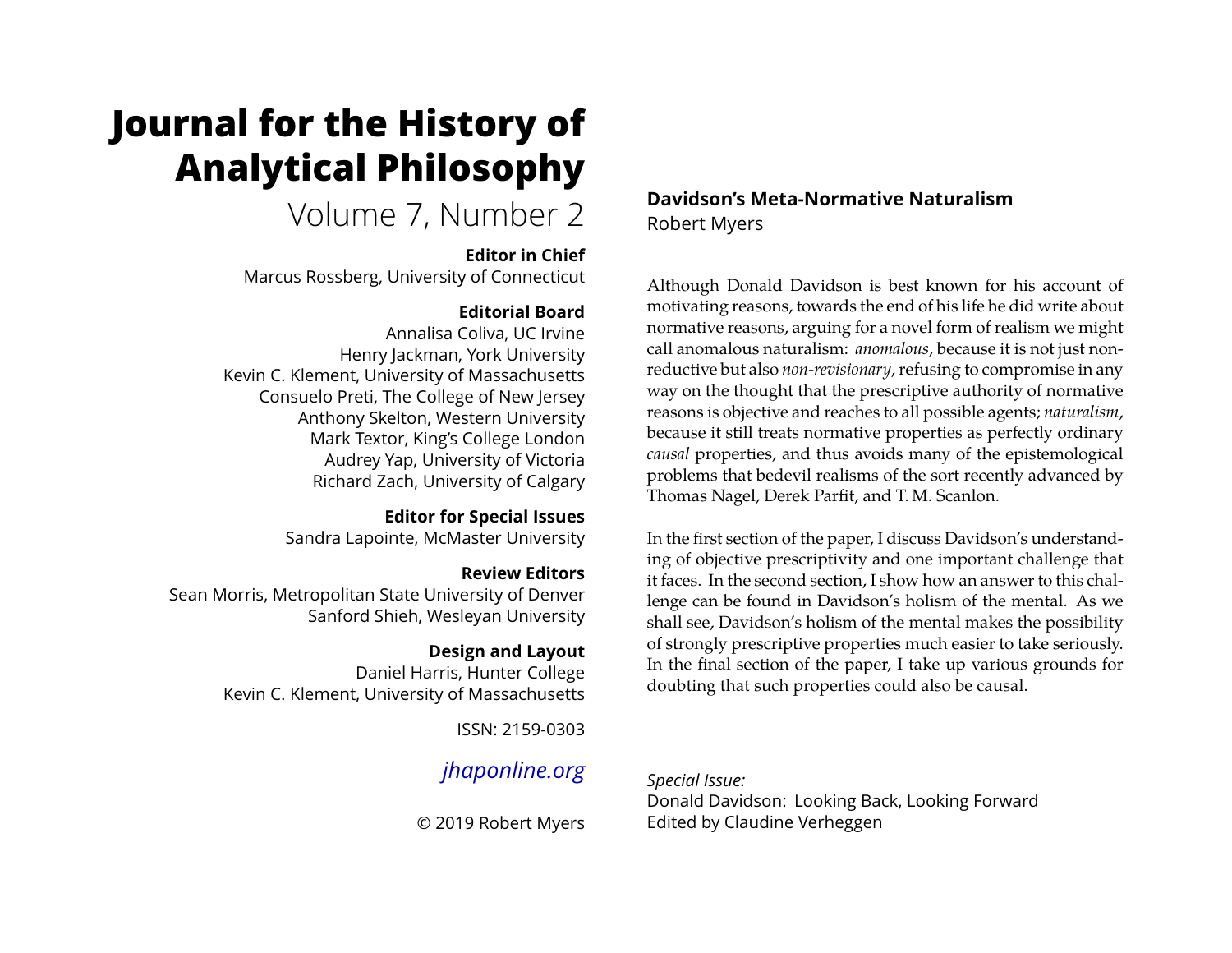## **Davidson's Meta-Normative Naturalism**

## Robert Myers

## **1. Introductory Remarks on Davidson's Approach to Normative Reasons**

Donald Davidson is well known for his early [\(1963\)](#page-10-0) account of motivating reasons, in which he argued, first, that motivating reasons for actions are combinations of pro-attitudes and beliefs that explain actions by rationalizing them and, second, that these rationalizing explanations are a species of causal explanation. Less well known, however, is his later [\(1995a\)](#page-10-1) account of normative reasons, in which he began to develop a novel form of naturalism, arguing that normative reasons for actions are attitude-causing properties of situations on which people literally triangulate when they form their first normative concepts.

This is a form of naturalism, inasmuch as Davidson regards these causal relations as perfectly natural.<sup>[1](#page-1-0)</sup> Unlike some proponents of non-naturalism, he does not assign normative properties any occult causal powers. But neither does he deny them causal powers, as most current proponents of non-naturalism do. On the contrary, he takes his triangulation argument to reveal the naturalistic causal role they play. In his view, the best explanation of how people acquire their first normative concepts requires that there be normative properties by which they can be affected and on which they can triangulate.

As we shall see, however, Davidson's naturalism is unusual inasmuch as it remains strongly prescriptive. Unlike most other proponents of naturalism, he sees no need to concede that the attitude-causing nature of normative properties undercuts or otherwise compromises their prescriptive character in any way. On the contrary, he holds that normative properties are objectively prescriptive in the strongest possible sense. In his view, not even John McDowell's analogy with secondary qualities gives them their full due, for it does not adequately explain how their prescriptive authority could reach to all possible agents.[2](#page-1-1)

In this critically important respect, Davidson's account of normative reasons resembles his account of motivating reasons. For there, too, he sees no need to concede that a causal account of motivating reasons jeopardizes the special (this time, the fully intentional) character either of motivating states or of actions. For Davidson, anomalous monism is not merely a non-reductive form of naturalism about the mind; in seeking to preserve the fully intentional character of motivating states and the actions they cause, it, too, is as non-revisionary as any naturalistic account of the mind could ever be.

If this aspect of his anomalous monism is not always emphasized by his commentators, that is because Davidson himself often presents his causal theory of action in a way that does not emphasize how non-revisionary his understanding of motivating states is. Even in his seminal paper, "Mental Events" [\(1970\)](#page-10-2), but also in "Actions, Reasons, and Causes" [\(1963\)](#page-10-0), too much time is spent arguing that fully irreducible states can still be causal, when the more important and controversial issue is whether fully intentional states can be.[3](#page-1-2)

<span id="page-1-0"></span><sup>&</sup>lt;sup>1</sup>And what is it, more precisely, to regard a causal property or relation as perfectly natural? Davidson thinks it is to regard it as being appropriately dependent on physical properties and relations, and in particular on whatever ground-level properties and relations ultimately figure in basic physics. One question for us, therefore, will be what this idea of dependence commits him to.

<span id="page-1-1"></span><sup>2</sup>See especially [McDowell](#page-10-3) [\(1985\)](#page-10-3), but also [McDowell](#page-10-4) [\(1996\)](#page-10-4). As the second of these papers makes clear, commentators do not get McDowell right when they insist on counting him as a non-naturalist. McDowell would undoubtedly insist that worries about relativism also reveal a serious misunderstanding of his view; as we shall see, however, he just does seem to be on shakier ground here.

<span id="page-1-2"></span><sup>&</sup>lt;sup>3</sup>It's true that Davidson argues for the irreducibility of mental states by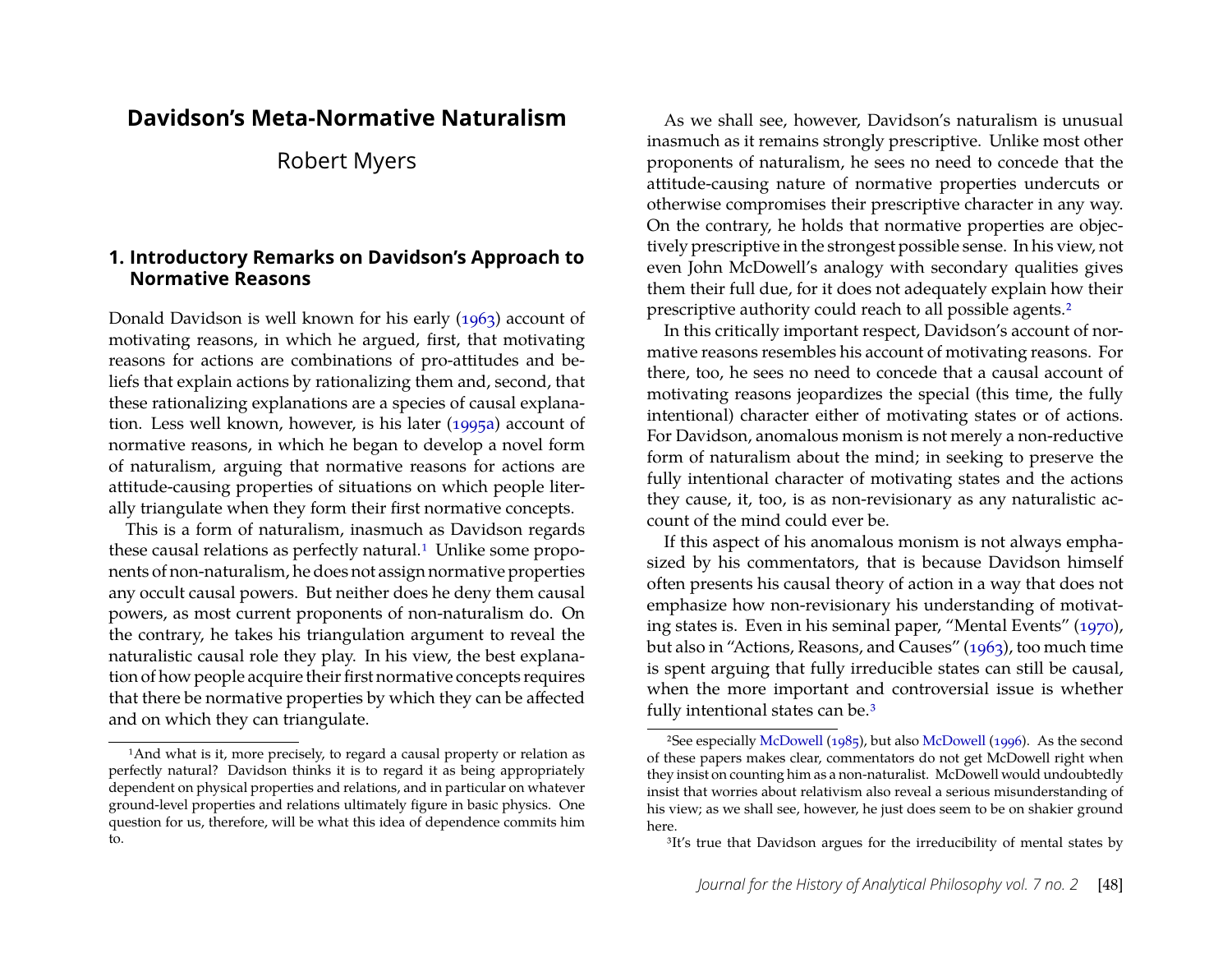I shall argue that a very similar problem bedevils Davidson's account of normative reasons. Because he does not emphasize how non-revisionary his understanding of motivating states is, he makes It difficult to see how they could answer to anything fully objective. Once again, too much time is spent discussing the causal origins of motivating states, when the more important and controversial issues have rather to do with understanding whether and how it is possible that their causes could also be prescriptive for them.

In the second section of the paper, I explain how Humean conceptions of pro-attitudes make strong prescriptivity difficult to understand. In the third section, I show how an alternative conception of pro-attitudes is implicit in Davidson's holism of the mental. As we shall see, this alternative conception of proattitudes makes the possibility of strongly prescriptive properties easier to take seriously. But we shall also find grounds to worry whether this is a possibility that naturalists are in a position to exploit.

Nowadays, the worry here is often put, especially by nonnaturalists but also by many reductive and revisionary naturalists, by saying that strongly prescriptive properties would be "just too different" from basic causal properties to be causal properties themselves[.4](#page-2-0) In the concluding section of the paper, I suggest some ways in which Davidson might have pushed back against this worry. But the issues that emerge are complex, so the final determination of who wins this debate is left for another occasion.

## **2. Davidson's Understanding of Normative Properties, and a Problem**

Unlike many, perhaps even most, naturalists, Davidson holds that normative properties are not reducible to non-normative properties. By this he means to deny, not just that normative properties are "analytically" reducible to non-normative properties, but also that properties of the former sort are "nonanalytically" reducible to properties of the latter sort.[5](#page-2-1) But this, by itself, does not tell us very much about what he takes normative properties to be. It does not even tell us whether he takes normative properties to be prescriptive in any distinctive sense, since it leaves open the possibility that he traces their irreducibility to other differences with non-normative properties.

To say that normative properties are prescriptive is somehow to say that people's motivations are answerable to them. All properties are prescriptive in the minimal sense that people's beliefs must represent them accurately to be true. Normative properties are prescriptive in the further sense that people's motivations must follow them accurately to be correct. But must they follow them only in light of other motivations their bearers have, or somehow more objectively? If Davidson takes the first option, he owes us an alternative story about what makes normative properties distinctive; if he takes the second option, he owes us a further story about what objective prescriptivity amounts to.

Now, as I have already indicated, it's the second of these options that Davidson means to be taking. This is because he regards his triangulation argument as applying to pro-attitudes as well as to beliefs, and he regards this as requiring not simply that normative properties be capable of influencing people's

pointing to their rationality, but it's not clear that he understands their rationality in a way that implicates full intentionality. (To be more precise, it's not clear that he does this in these very early papers. As I argue in [Myers 2017,](#page-11-0) he does become much clearer on these points later on.)

<span id="page-2-0"></span><sup>&</sup>lt;sup>4</sup>This very influential way of putting the worry is due to David Enoch [\(2011,](#page-10-5) 4). The worry itself, however, had of course previously been raised by many other philosophers. Derek Parfit, in particular, made a great deal of this worry over his last twenty years. See [Parfit](#page-11-1) [\(2006,](#page-11-1) [2011,](#page-11-2) vol. 2, chaps. 24–25, [2017,](#page-11-3) chap. 4).

<span id="page-2-1"></span><sup>5</sup>Many naturalists would happily agree that normative properties are not "analytically" reducible to non-normative properties. The more contentious point on which Davidson insists is that they are not "non-analytically" reducible either.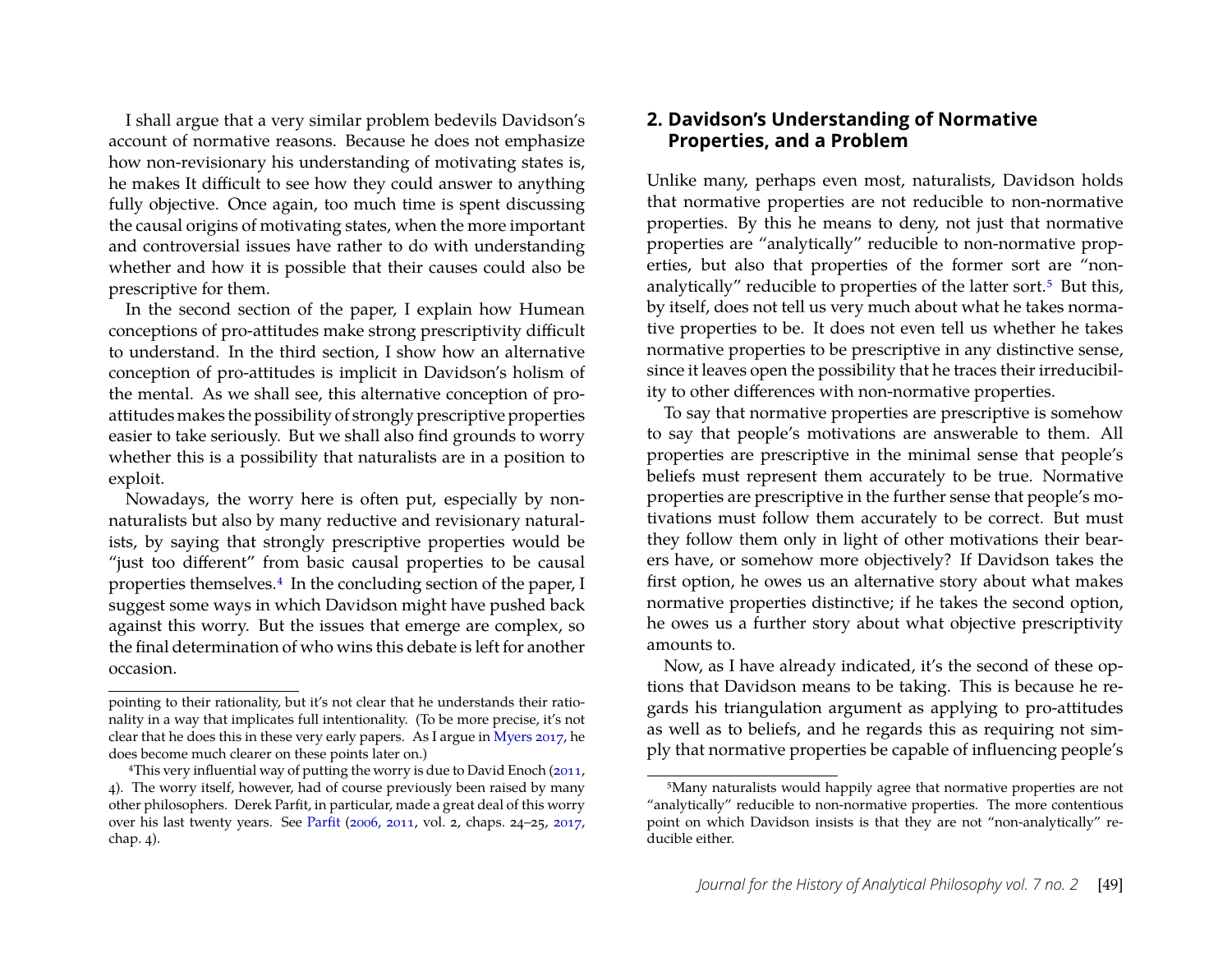pro-attitudes but also that they set objective standards for them that people, when triangulating, are seeking to get right.<sup>[6](#page-3-0)</sup> This sharply distinguishes his non-reductionism from many others, such as that of the so-called "Cornell" realists, who trace the irreducibility of normative properties to nothing more than the special complexity of their causal roles.[7](#page-3-1)

Davidson's non-reductionism starts to look even more intriguing once we realize that he does not mean to be explaining objective prescriptivity by modelling normative properties on secondary qualities in the manner of John McDowell [\(1985\)](#page-10-3). This may not be immediately obvious, for in his brief [\(1995a\)](#page-10-1) discussion of John Mackie's "argument from queerness" he endorses McDowell's complaint that Mackie is not thinking about primary and secondary qualities in the right way.[8](#page-3-2) But Davidson does this with a view to arguing that normative properties can be modelled on primary qualities.<sup>[9](#page-3-3)</sup> In his view, modelling normative properties on secondary qualities does not do justice to their essentially public character.

The worry here is that secondary qualities are not objectively prescriptive in the unbridled manner normative properties are expected to be because different agents can have very different sensory mechanisms. It may be true, for example, that a blue object should look blue to me, but false that it should look any colour whatsoever to agents incapable of visual experience. Such agents should still accept that the object is blue, but the fact that colours prescribe nothing for their experiences presents a serious problem for the analogy with normative reasons.

Davidson's assumption is not that normative properties necessarily prescribe the same motivations for every agent. Somebody's cruelty might give me reason to intervene and you reason to run for help. If the perpetrator is a close colleague of mine but a complete stranger to you, the reasons it gives me might also be stronger than the reasons it gives you. The point is just that the secondary quality model seems problematic because one would not expect genuinely normative properties to make prescriptions for some people's motivations but not for others'.[10](#page-3-4)

But now, if it is this unbridled notion of objective prescriptivity that Davidson hopes to capture, the question arises whether and how he can capture it without forsaking his naturalism. This question will seem especially pressing, I think, so long as we are operating with the conception of what motivating reasons are that Davidson himself often appears to be advocating. In fact, if motivating reasons necessarily comprise pro-attitudes, and pro-attitudes are simply brute dispositions to act, it is difficult to understand how any sort of objective prescriptivity could be possible.

McDowell himself is of course famous for holding that normative beliefs can motivate independently of pro-attitudes, but this is somewhat misleading given how he thinks normative judg-

<span id="page-3-0"></span><sup>6</sup>[Davidson](#page-10-1) [\(1995a\)](#page-10-1). Not surprisingly, commentators who downplay the triangulation argument tend to read Davidson very differently. For example, [Bilgrami](#page-10-6) [\(2010\)](#page-10-6), emphasizing the causal theory of action, reads him as a revisionary naturalist, whereas [Hurley](#page-10-7) [\(2002\)](#page-10-7), emphasizing the holism of the mental, takes him to be rejecting naturalism. For more on the merits of my middle path, see [Myers and Verheggen](#page-11-4) [\(2016,](#page-11-4) part 2).

<span id="page-3-1"></span><sup>7</sup>See [Boyd](#page-10-8) [\(1988\)](#page-10-8), [Brink](#page-10-9) [\(1989\)](#page-10-9) and [Sturgeon](#page-11-5) [\(2006\)](#page-11-5) for three very influential examples of this approach. Despite these differences over the nature of prescriptivity, which I believe stem from differences over the proper understanding of the causal theory of action, Davidson shares a lot with the Cornell realists. I hope on another occasion to provide a detailed comparison of these two forms of naturalism.

<span id="page-3-2"></span><sup>8</sup>As McDowell argues, and Davidson agrees, the deeper problem is that Mackie treats experiences like sensations, which prevents him from understanding how either primary or secondary qualities could make demands on them.

<span id="page-3-3"></span><sup>9</sup>As we shall see in just a moment, Davidson doesn't think the analogy here is perfect. All he wants to claim is that it is better than the analogy with secondary qualities.

<span id="page-3-4"></span><sup>10</sup>One would also not expect these different reasons to have nothing to do with one another. See [Wallace](#page-11-6) [\(2009\)](#page-11-6) for a very similar account of what the "publicness" of reasons comes to.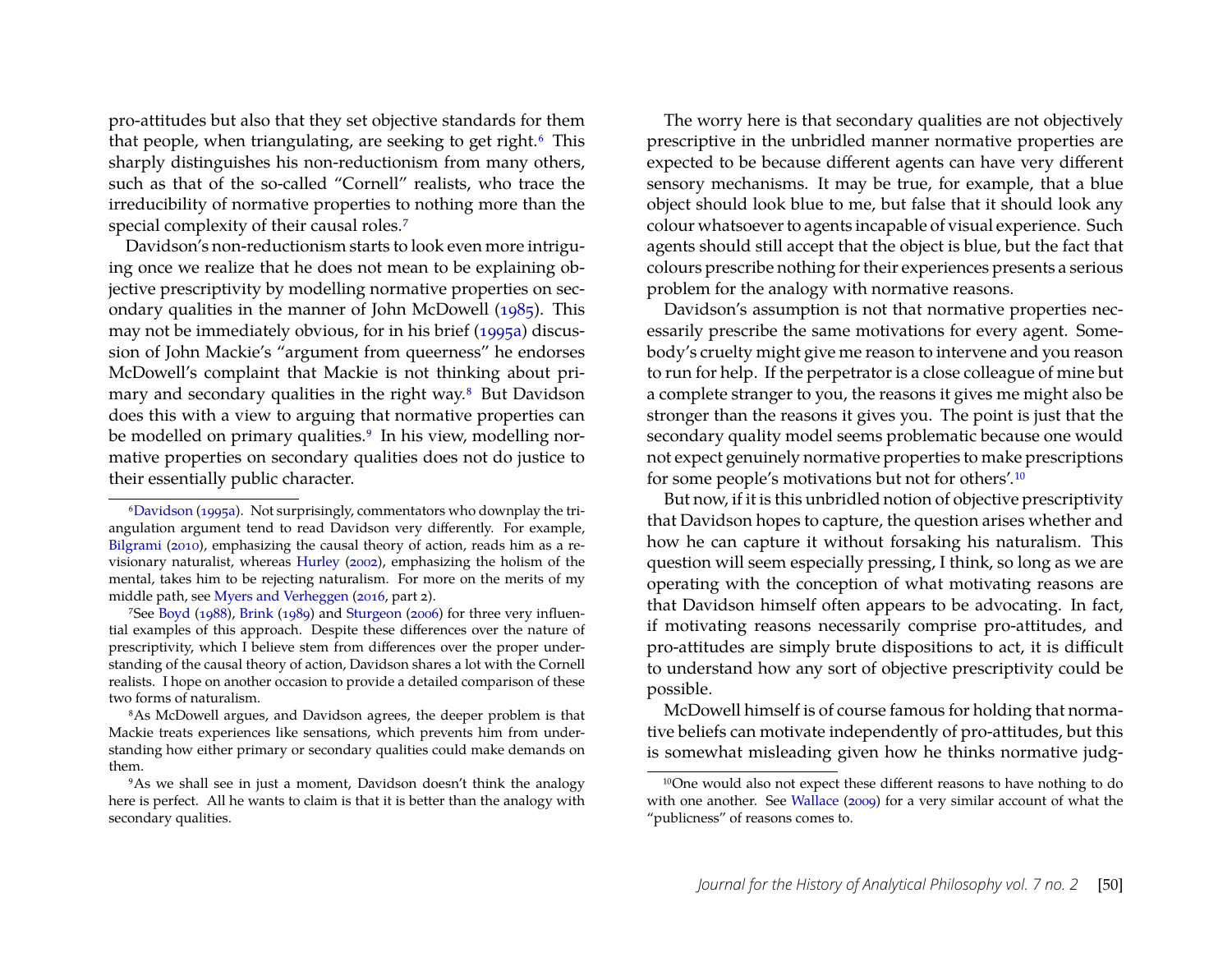ment is developed. He agrees that people start with brute dispositions to react to certain situations in certain ways, and holds that normative judgment is developed as these dispositions to react are trained. It is through affective training that people's motivating reasons are brought under the jurisdiction of various norms; people ultimately should have whatever motivations they have been trained to have.<sup>[11](#page-4-0)</sup>

This is a neat way of explaining how people's motivating states could become answerable to more objective properties. But the reliance on training makes it difficult to see how this objective prescriptivity could avoid being bridled.[12](#page-4-1) Depending on the kind of training that a particular agent has undergone, it would seem to be perfectly possible that one person's cruel treatment of another might not give her any reason to act at all.[13](#page-4-2) On the other hand, however, if normative judgment is not developed through the training of brute dispositions, it is difficult to understand how objective properties could have any prescriptive bearing on such dispositions at all.

To be sure, if there were only one "space of reasons" that people could be trained to appreciate, then relativism would not be the threat to McDowell's account of prescriptivity that I am suggesting it is.[14](#page-4-3) However, in order for this to be true, surely a different account of training would be needed, one according

to which it is not just a moulding of brute dispositions to act, as McDowell suggests, but the development of a capacity for normative cognition.[15](#page-4-4) But then we are back with our original problem. For what sense can we make of the claim that people's motivating states are answerable to these reasons?

This leaves Davidson in a bind. If it is an unbridled notion of objective prescriptivity that he wants, it looks like he might have to abandon the claim that motivating reasons comprise brute dispositions to act. However, if motivating reasons do not comprise any dispositions to act, but instead, for example, comprise only combinations of normative and descriptive beliefs, one might wonder how a causal theory of action could be true. Thus Davidson might have to choose: either to give up the idea that normative properties are strongly prescriptive, or to give up his central and defining claim that rationalizing explanation is a species of causal explanation.

But of course, as a naturalist, Davidson's choice would never be to abandon the causal theory of action.<sup>[16](#page-4-5)</sup> What he would have to conclude is that objective prescriptivity is not as unbridled as he had assumed. As we shall see in the next section, however, things are actually not as bad as this. Davidson can and eventually does give up the claim that motivating reasons necessarily comprise brute dispositions to act, thereby holding on to his hopes for normative reasons, without giving up on his causal theory of action. The trick is to take a more complex view of the sorts of dispositions that motivating reasons comprise.

<span id="page-4-0"></span><sup>11</sup>As I acknowledge below, this is clearly not how McDowell intends his view to be interpreted. But the emphasis on affective training makes it difficult to interpret it in any other way.

<span id="page-4-1"></span><sup>&</sup>lt;sup>12</sup>A related worry might be put like this: if objectively prescriptive reasons exist only for people who have been adequately trained to appreciate them, how do they emerge in the first place?

<span id="page-4-2"></span><sup>13</sup>Or, perhaps more realistically, it might give her a reason for action that has nothing whatsoever to do with the various sorts of reasons for action that it gives us.

<span id="page-4-3"></span><sup>&</sup>lt;sup>14</sup>This is pretty clearly the way in which McDowell would like his view to be understood. However, as I go on to say, it is not at all clear how this univocal claim about reasons can be squared with his emphasis on the importance of affective training. One would think affective training could lead anywhere, so whence the confidence that norms are univocal?

<span id="page-4-4"></span><sup>&</sup>lt;sup>15</sup>Needless to say, McDowell often reads as if this is what he has in mind. But then, as I go on to say, we lose his answer to questions about motivation. If normative cognition does not develop through a process of affective training, how can it motivate? But if it cannot motivate, in what sense can normative properties prescribe anything for people's motivations?

<span id="page-4-5"></span><sup>&</sup>lt;sup>16</sup>As I argue in [Myers](#page-11-0) [\(2017\)](#page-11-0), Davidson did eventually shift from a more reductive version of the causal theory to a less reductive one. But he never questioned the causal theory itself.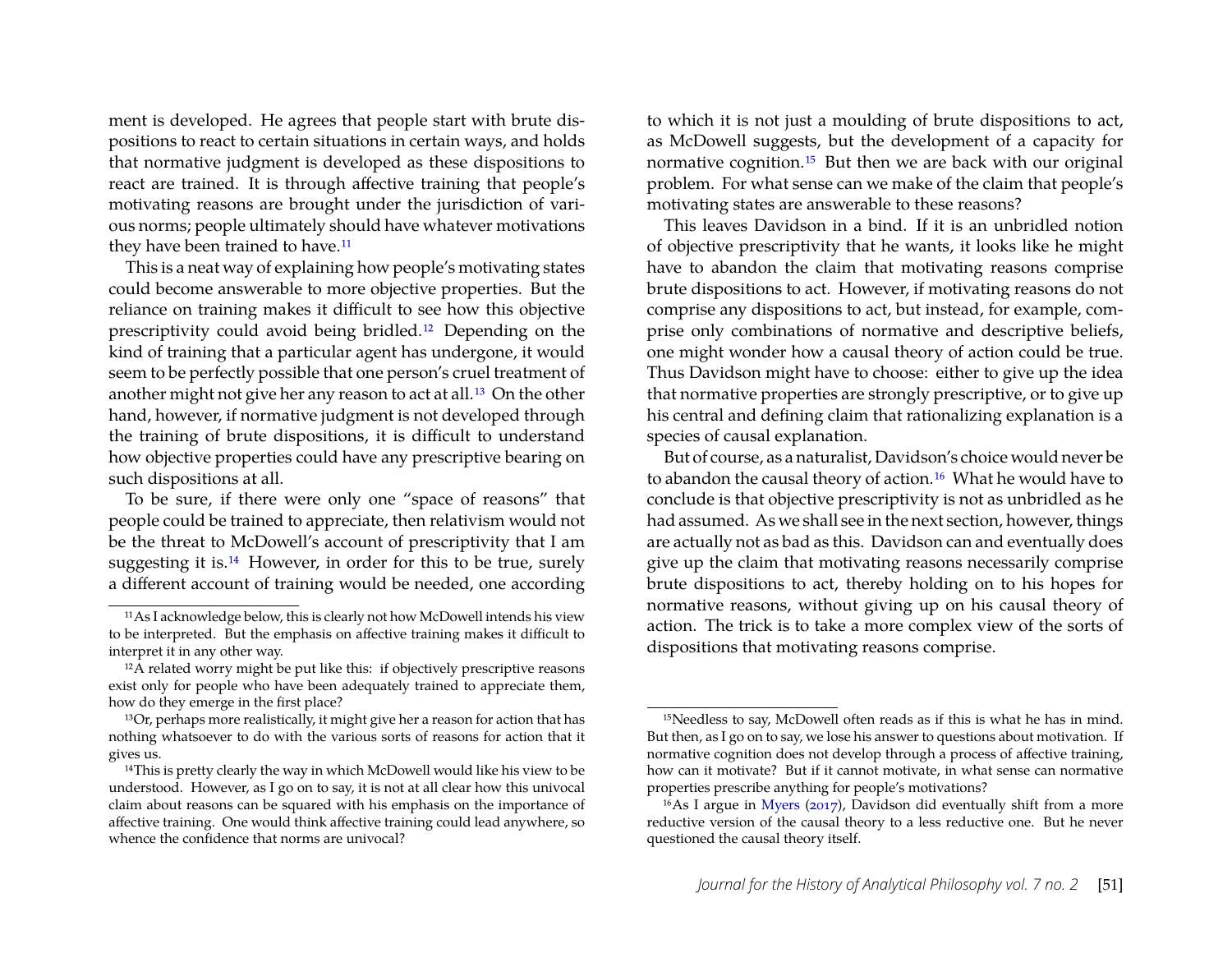#### **3. Davidson's Understanding of Motivating Reasons, and the Solution**

Davidson is commonly (mis)understood as holding a Humean conception of pro-attitudes, according to which a pro-attitude towards  $\phi$ -ing is, at bottom, a disposition to do whatever one believes will increase one's chances of  $\phi$ -ing.<sup>[17](#page-5-0)</sup> Such dispositions may be described as "brute" inasmuch as their contents are not conditioned by one's beliefs about the reasons there are for  $\phi$ -ing; reasons for  $\phi$ -ing are not relevant, the goal is simply to  $\phi$ . (Of course, one's goal might occasionally be to act on some reason; but even then one's reasons for doing so would not be relevant.)

I agree that Davidson was thinking of pro-attitudes in this way when he introduced his claim that motivating reasons are causes of actions. (Though even in his earliest papers, it is easy to find signs that he was also thinking of pro-attitudes in more complex terms.) But I believe he subsequently shifted to a less simple-minded view, one that gave normative beliefs a much more pivotal role to play. This shift came about as he thought through a series of questions about the manner and the degree to which pro-attitudes are holistic.

Even on the Humean conception, pro-attitudes are holistic to some degree. After all, if a pro-attitude towards  $\phi$ -ing is, at bottom, a disposition to do whatever one believes will increase one's chances of  $\phi$ -ing, then the content of this pro-attitude depends on the contents of those beliefs, and also, through them, if Davidson is right, on the contents of a great many of the other beliefs that one has. However, it typically does not depend either on the contents of one's other pro-attitudes or on the contents of one's normative beliefs; and this is something Davidson eventually came to see as a problem.

Consider one of the few examples actually discussed by Davidson [\(1990,](#page-10-10) 89). If I have a pro-attitude towards winning at chess,

am I disposed to do whatever I believe will increase my chances of winning? Suppose I believe I can increase my chances of winning by playing against only the weakest available opponents: young children, raw beginners, blind drunks, and the like. Are these really things I am disposed to do? Davidson never went so far as to deny that they might be, but he ultimately concluded that in typical cases they would not be because I would not see anything desirable in winning by such means.

Davidson put this point by insisting  $(1995b, 13)$  that the holism of the mental is *intra*-attitudinal as well as *inter*-attitudinal, the idea being that the contents of one's pro-attitudes typically depend on the contents of one's other pro-attitudes and not just on the contents of one's descriptive beliefs. But I think he must have meant more than this. He must have meant that the content of one's pro-attitude towards  $\phi$ -ing typically depends on the contents of one's beliefs about the reasons there are for one to  $\phi$ <sup>[18](#page-5-1)</sup>

Of course, it could just be that I have an independent desire to avoid playing chess against very weak opponents, and that, because this desire is stronger than the other, it looks as if the first desire does not at all dispose me to play against the weakest available opponents, when the truth of the matter is that it does. But why should we suppose something like this must be the truth of the matter? Isn't it much more likely that both these desires are conditioned by my normative beliefs?

Further confirmation that Davidson took the holism of the mental to rule out Humean accounts of what pro-attitudes are can be found in his general approach to propositional content. Even in the early years, when his focus was less on the metaphysics of content, and more on its epistemology, a concern for truth was always assumed to be integral. People wouldn't be interpretable if they were motivated to act in just any old way;

<span id="page-5-0"></span><sup>17</sup>See [Smith](#page-11-7) [\(1987\)](#page-11-7) for an influential articulation and defence of this conception. As I mentioned earlier, [Bilgrami](#page-10-6) [\(2010\)](#page-10-6) is led by this misunderstanding to read Davidson as a kind of revisionary naturalist.

<span id="page-5-1"></span><sup>18</sup>Further argument for this interpretation can be found in [Myers](#page-10-12) [\(2012\)](#page-10-12), [Myers and Verheggen](#page-11-4) [\(2016,](#page-11-4) chap. 6), and [Myers](#page-11-0) [\(2017\)](#page-11-0). [\(Hurley 2002](#page-10-7) takes Davidson more literally at his word on this point.)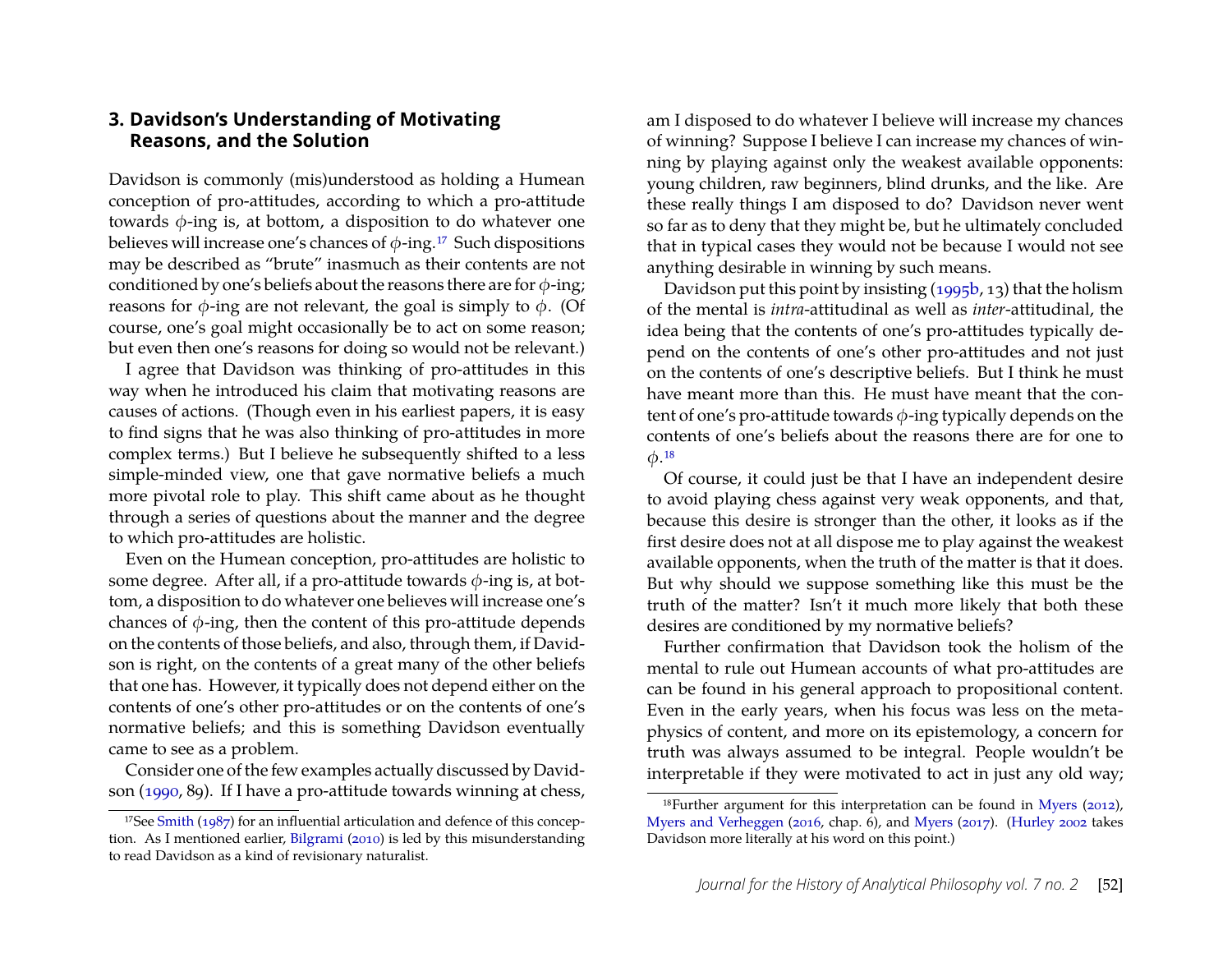they must be striving to be "believers of the true and lovers of the good" [\(1970,](#page-10-2) 222).

This concern for truth rules out Humean accounts of what proattitudes are because it requires people to have what we might call a systemic interest in getting things right. Their individual pro-attitudes may on occasion be insensitive to their judgments about their reasons, but their pro-attitudes as a system must be aiming to get normative matters right.<sup>[19](#page-6-0)</sup> So a pro-attitude towards  $\phi$ -ing will typically be sensitive not just to one's beliefs about one's opportunities for  $\phi$ -ing but also to one's beliefs about one's reasons for  $\phi$ -ing.

If this is right, then it becomes much easier to understand how normative properties could be strongly prescriptive. On the Humean conception of what pro-attitudes are, they are not naturally conditioned by one's normative beliefs. It is only as one comes to acquire what [McDowell](#page-10-4) [\(1996\)](#page-10-4) calls a "second" nature, through affective training, that situations are revealed to have normative properties making objective demands on what one's motivations should properly be. But then, as we noted in the previous section, it looks like objective prescriptivity cannot be fully unbridled, leaving Davidson vulnerable to the charge that a meta-normative naturalism could never give him everything he wants.

However, if it is true that pro-attitudes share a systemic aim to get normative matters right, then normative properties, assuming there in fact are any, have a bearing on them right from the start. People will presumably still have to undergo a kind of training before they can appreciate these objective reasons, but it will be training of a kind very different from the one on which McDowell is relying—not a training of one's brute dispositions to act, which might create disconnected reasons for different people, but a training of one's capacity for normative cognition, enabling people to appreciate reasons common to them all.

But now a different worry might rear its head. Even if the existence of strongly prescriptive properties would be perfectly compatible with the causal theory of action, could strongly prescriptive properties actually be causal themselves? Recent nonnaturalists such as Thomas Nagel, Derek Parfit, and T. M. Scanlon deny that they could be.[20](#page-6-1) Davidson's argument for the existence of strongly prescriptive properties would thus strike them as being a hopeless muddle. They would of course applaud his commitment to realism, but they would criticise him for failing to see that the only way to maintain strong prescriptivity is to abandon the idea that normative properties are causal.

Before closing, therefore, I need to say something about why Davidson is not troubled on this score. This is not easy, in part because these non-naturalists rarely make the source of their worries clear, in part because Davidson's position is equally underdeveloped. Obviously what we need are answers to two questions. First, what is it for properties to be causal? Second, could strongly prescriptive properties have what it takes? As we shall see, Davidson's answers, though underdeveloped, point us in a direction that is extremely promising, a direction that seems perfectly capable of withstanding assault from intuitions of the "just too different" variety.

## **4. Concluding Thoughts on Davidson's Relation to Non-Naturalism**

Non-naturalist critiques of naturalism are often marred by the fact that they are not exhaustive. They often neglect nonreductive forms of naturalism, emphasizing instead that strongly prescriptive concepts cannot possibly refer to the same properties as ordinary causal concepts do because they are such different

<span id="page-6-0"></span><sup>&</sup>lt;sup>19</sup>Yet further confirmation of this reading can be found in [Davidson](#page-10-13) [\(1969\)](#page-10-13). If the principle of continence is a principle of rationality, that is because people aim to get normative matters right.

<span id="page-6-1"></span><sup>20</sup>See [Nagel](#page-11-8) [\(1986,](#page-11-8) chap. 8), [Parfit](#page-11-2) [\(2011,](#page-11-2) part 6), and [Scanlon](#page-11-9) [\(2014,](#page-11-9) lect. 2). See also [Enoch](#page-10-5) [\(2011,](#page-10-5) chap. 5), and [Bilgrami](#page-10-14) [\(2006,](#page-10-14) chap. 5) (though the latter isn't defending non-naturalism).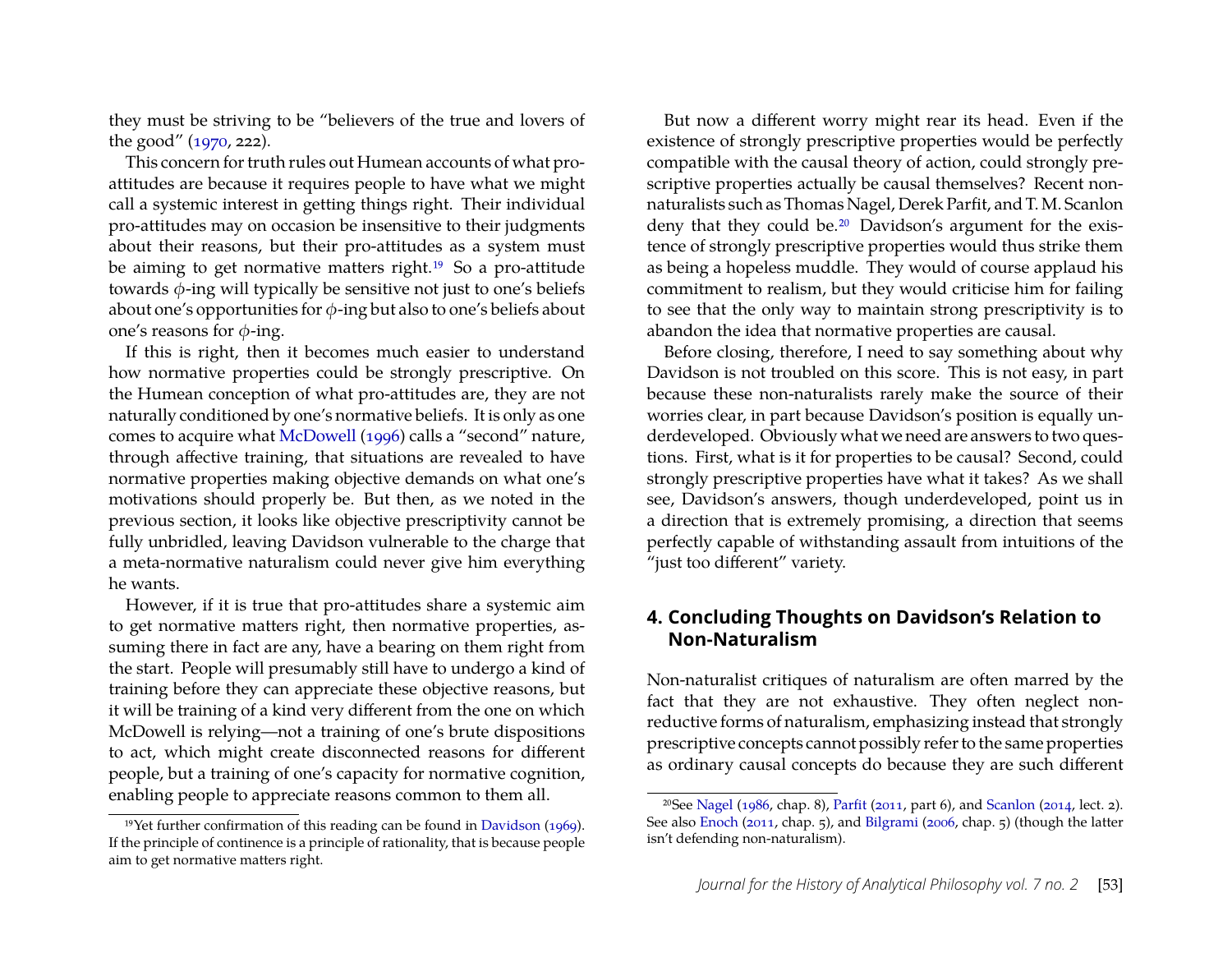concepts.[21](#page-7-0) But Davidson does not deny this. He is not claiming that strongly prescriptive properties can be identified in this manner with ordinary causal properties. He is just claiming that strongly prescriptive properties are causal as well. As we might say, his naturalism is not reductive; it is inclusive.

Another problem: even when they do acknowledge the possibility of fully non-reductive forms of naturalism, non-naturalists invariably assume either that such theories forsake strong prescriptivity, and so remain unacceptably revisionary, or that such theories assign strongly prescriptive properties implausible causal powers, and so are patently false.<sup>[22](#page-7-1)</sup> Once again, however, this overlooks the possibility that Davidson is pursuing. He is by no means forsaking the strong prescriptivity of normative properties. And the causal powers that he wants to assign to these properties are not ones that he takes to be implausible in any way.

Indeed, it is important to remember that, when he says strongly prescriptive properties are causal, Davidson does not mean to be suggesting that they figure in explanations governed by strict laws. His claim is not that well-placed individuals will always recognize and act on their reasons. On the contrary, as he understands causal concepts, they apply precisely where strict laws do not. They mark connections between kinds of events that, while still counterfactual supporting, can tolerate numerous exceptions, in particular, exceptions of all the sorts one finds when cataloguing people's responses to their reasons.<sup>[23](#page-7-2)</sup>

However, Davidson allows that causal properties and explana-tions must supervene on physical properties and explanations.<sup>[24](#page-7-3)</sup> If normative properties are to figure in causal explanations of people's normative judgments and motivating states, any differences at the normative level must be accompanied by relevant differences at the physical level. So it would seem that what non-naturalists need to argue, against the sort of naturalism I am attributing to Davidson, is that strongly prescriptive properties are just too different from ordinary physical properties to vary with them in the requisite way, whatever this turns out to be.

Now one question that arises here concerns the scope of the requisite co-variance relations. Most naturalists require the causal properties of token states or events to vary in the right way with the physical properties of those very same states or events. So far as I know, Davidson never explicitly disavows this commitment to "individual" supervenience, but the holistic and historical character of his views would seem to preclude it, so I assume that what he meant to be advocating was some looser requirement.

Another question that needs to be answered here concerns the modality of these relations. Must they hold in all possible worlds, or can they be somewhat more contingent? Here Davidson makes his view very clear; he insists that "weak" supervenience will do.[25](#page-7-4) These relations must hold in all possible worlds

<span id="page-7-0"></span><sup>21</sup>For example, while Parfit does briefly allude to the possibility of what he calls "wide" naturalism, he immediately asserts that we can ignore it. See [Parfit](#page-11-2) [\(2011,](#page-11-2) vol. 2, 306ff.).

<span id="page-7-1"></span><sup>&</sup>lt;sup>22</sup>[Mackie](#page-10-15) [\(1977,](#page-10-15) chap. 1) is the classic example. Mackie simply assumes that non-reductive naturalists who are also non-revisionary must be assigning strongly prescriptive properties some unlikely (indeed, "queer") motivating force.

<span id="page-7-2"></span><sup>23</sup>See [Davidson](#page-10-0) [\(1963,](#page-10-0) 15–17, [1967,](#page-10-16) [1970,](#page-10-2) 215–23). Davidson does insist that *token* causes and effects must *also* be describable in more basic terms, and that, at some fundamental level of description, explanations governed by strict laws

must be available. But that's a claim about the nature of causal *relations*, not the nature of causal *properties*.

<span id="page-7-3"></span><sup>&</sup>lt;sup>24</sup>Most famously, in [Davidson](#page-10-17) [\(1970,](#page-10-2) 214). But see also Davidson [\(1973,](#page-10-17) [1993\)](#page-10-18). Since many non-naturalists actually agree with Davidson that normative properties must supervene on physical properties, it might seem odd that they should raise this as a potential problem for his view. As we shall see, however, this agreement about co-variance masks a deeper disagreement about grounding.

<span id="page-7-4"></span><sup>&</sup>lt;sup>25</sup>See especially [Davidson](#page-10-18) [\(1993,](#page-10-18) 186 n 4). Is weak supervenience actually an option for realists? Pace [Blackburn](#page-10-19) [\(1985\)](#page-10-19), I believe it is, but I won't pursue that issue any further here. Nor will I discuss worries about how a less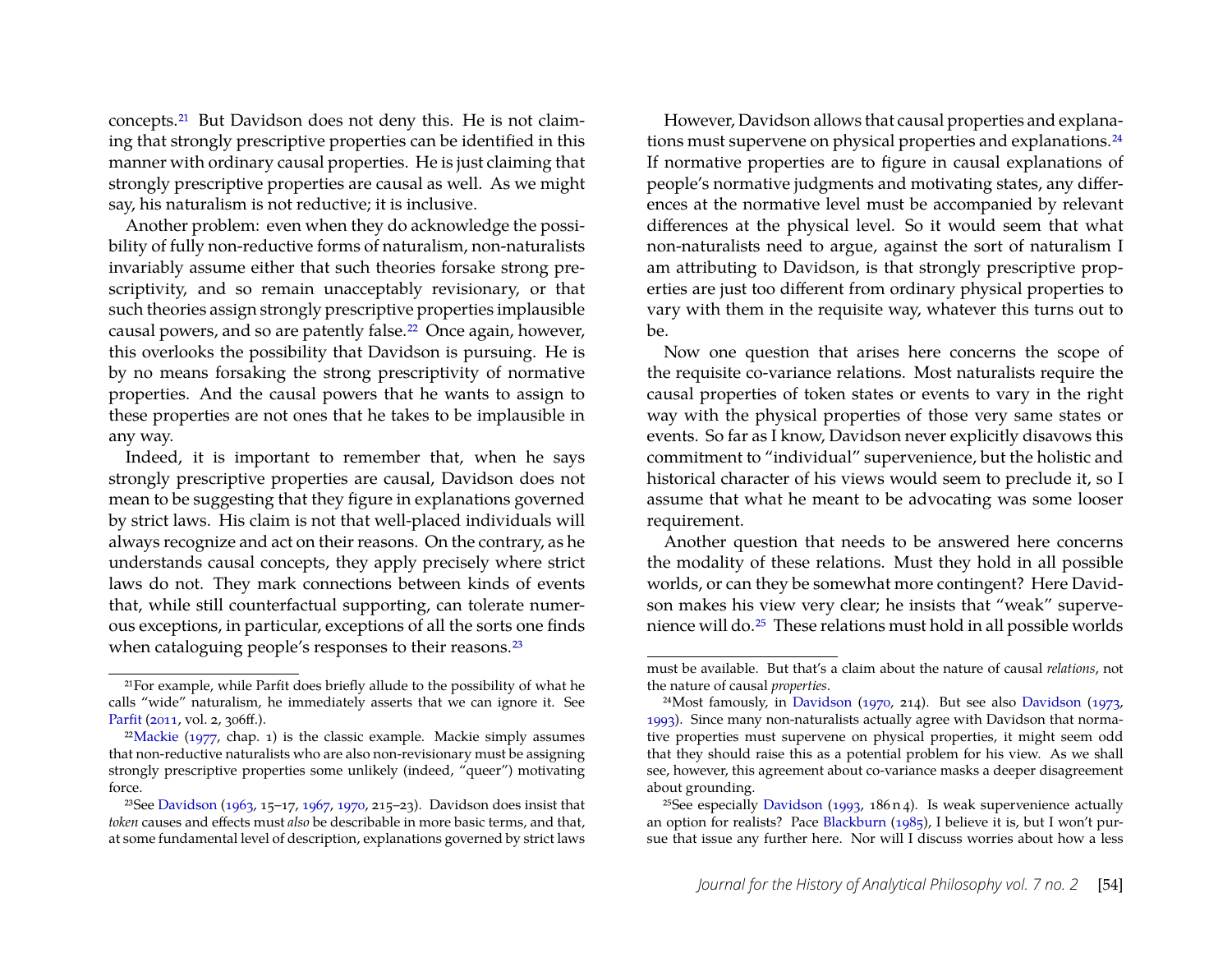governed by our laws of nature, but if there can be other possible worlds governed by different laws of nature, different relations between the causal and the physical should be expected to hold there.

Suppose, however, that Davidson turns out to be wrong on both these counts. Would this prove him wrong in allowing that strongly prescriptive properties could be causal? The point I want to stress here, in closing, is that it might not. Much would still depend on the fuller story about the nature of these relations. And it would still need to be established that strongly prescriptive properties are just too different from ordinary physical properties to be related to them in these ways.

These cautionary points should be perfectly obvious, but, unfortunately, they are easy to forget. As non-naturalists are constantly reminding us, strongly prescriptive properties are, well, strongly prescriptive, whereas ordinary physical properties are not, so of course they are very different. But this is not enough, by itself, to establish that they are too different.[26](#page-8-0) To establish that they are too different, non-naturalists need to say much more; and this is not something that, to date, many non-naturalists have done.

In fairness, recent non-naturalists such as Nagel, Parfit and Scanlon have said a bit more. Scanlon, in particular, has distinguished "pure" normative claims, which he likens to claims of pure set theory, from what he calls "mixed" normative claims, which he likens to claims of applied set theory. In his view, claims about the normative properties situations possess are al-

ways applied or mixed claims, and the fact that normative properties supervene on physical properties follows from the fact that pure normative claims must be consistently applied to situations in order to be correctly applied to them.[27](#page-8-1)

If this is the correct view of things, normative properties are not likely to be causal. For one would expect the fact that causal properties supervene on physical properties to be explained by facts about the manner in which they are determined by or grounded in those properties, not facts about the manner in which "pure" claims are to be "applied" to concrete cases. When non-naturalists complain that normative properties are too different from physical properties to be causal, we might therefore understand them to be expressing allegiance to an account something like Scanlon's.

But is this the correct view of things? Davidson would not have agreed that it is. He did not regard concrete normative claims as applications of other normative claims that are unsullied; indeed, he would have found the very idea of an unsullied normative claim hugely problematic. How much substantive content could such claims have? What justification could anyone have for believing them? As Davidson sees things, non-naturalists like Scanlon have no answers to questions of these sorts, and so we have no reason to take their alternative to meta-normative naturalism very seriously.[28](#page-8-2)

individualistic version of supervenience could be formulated. I shall simply assume the worst case for Davidson: that supervenience must be individual and strong.

<span id="page-8-0"></span><sup>&</sup>lt;sup>26</sup>It may not even be enough to rule out the possibility that strongly prescriptive properties could be non-analytically reduced to ordinary physical properties. For two interesting attempts to show that it is enough to rule out non-analytic reductions, see [Bilgrami](#page-10-14) [\(2006,](#page-10-14) chap. 5) and [Parfit](#page-11-2) [\(2011,](#page-11-2) vol. 2, chap. 25). For the other side of the argument, see [Schroeder](#page-11-10) [\(2007,](#page-11-10) chap. 4).

<span id="page-8-1"></span><sup>&</sup>lt;sup>27</sup>Thus, for Scanlon, physical properties determine normative properties, and they do so necessarily, not just contingently, but physical properties do not ground normative properties; their grounding is provided by pure normative truths. See [Scanlon](#page-11-9) [\(2014,](#page-11-9) lect. 2, 38ff.). [Enoch](#page-10-5) [\(2011,](#page-10-5) chap. 6) advocates a similar approach (although, as chap. 5 makes clear, he thinks of pure normative claims differently than Scanlon does).

<span id="page-8-2"></span> $28$ Scanlon does address such worries in his [\(2014,](#page-11-9) lect. 4), but not, I believe, terribly persuasively. His idea is that a normative epistemology can be modelled on the method of reflective equilibrium without any independent argument guaranteeing that our pretheoretical judgments about normative matters are presumptively credible. Surely, however, we do need supporting arguments of the sort Davidson's principle of charity provides.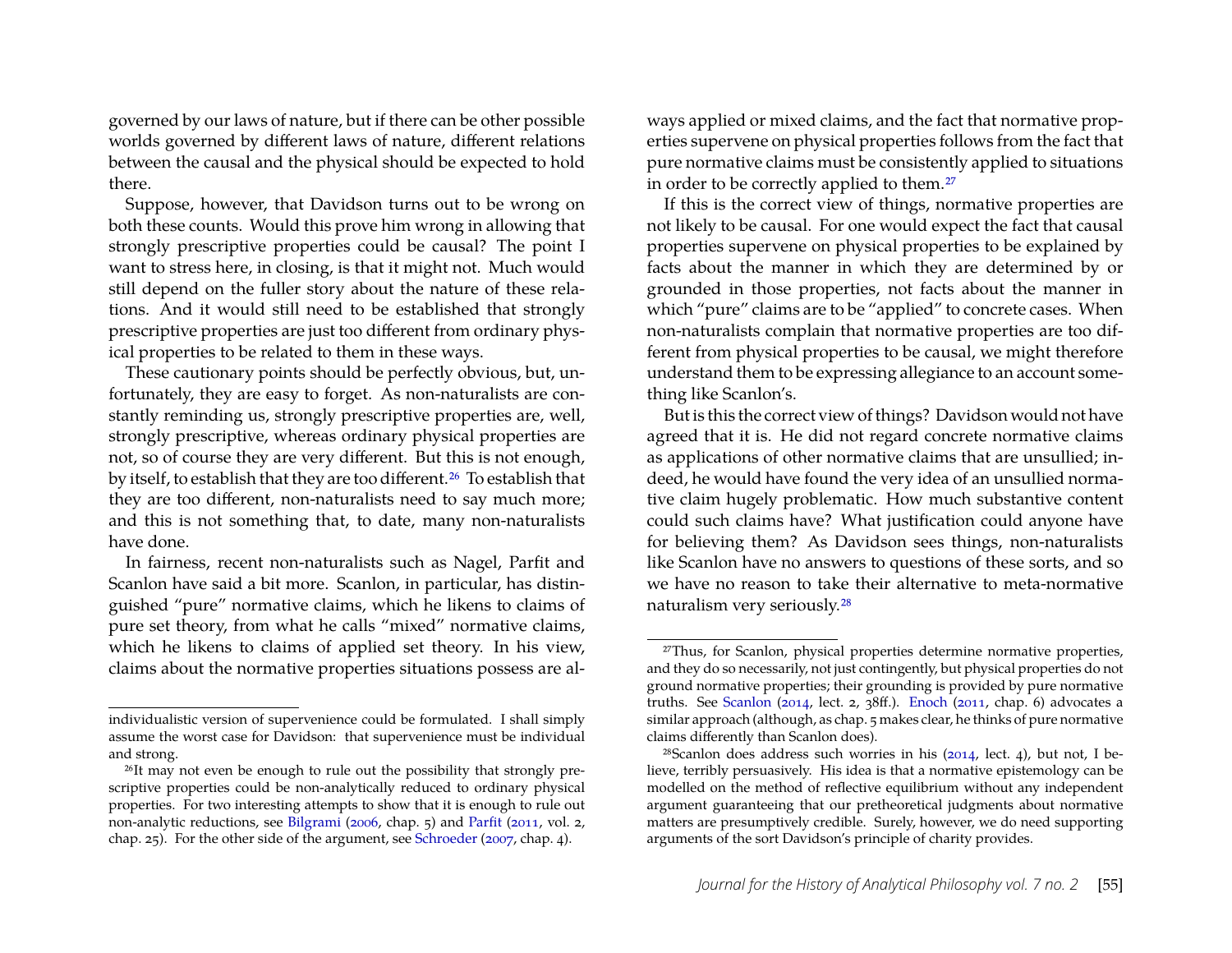Of course, Scanlon might counter by insisting that Davidson has no answers to worries about grounding. How could the physical properties of situations possibly suffice to determine what their prescriptive properties are? Worries on this score might seem to establish that there really are only two options here. Those most concerned to explain how normative claims can acquire content and be warranted will have to forsake strong prescriptivity and settle for a revisionary or perhaps even reductive form of naturalism. Those more concerned to retain strong prescriptivity will have to take their chances with nonnaturalism.

Until more is said, however, this assessment of the options is clearly premature. We may be getting clearer about the target of the "just too different" intuition, but we still don't have an argument establishing that strongly prescriptive properties actually are too different from ordinary physical properties to be determined by or grounded in them. So far as I can see, we don't even have any considerations suggesting that the challenges confronting Davidson are worse than those confronting revisionary naturalism and non-naturalism.[29](#page-9-0)

In fact, it seems to me that Davidson is in the stronger position here. Explaining how ordinary physical properties suffice to determine strongly prescriptive ones may prove difficult, but holding that they (just) do is easier than holding either that strong prescriptivity (just) is an illusion or that pure normative truths (just) are known a priori.<sup>[30](#page-9-1)</sup> Much as anomalous monism

remains appealing even though the problem of consciousness is hard, so too, I think, does the "problem of prescriptivity" leave anomalous naturalism largely unscathed.

But this could just be me, of course; Davidson's view clearly does face difficulties, and they could prove to be more serious than the difficulties confronting his rivals, either because they are intrinsically more important or because they prove to be more intractable. I'm not declaring a winner here. All I'm saying is that we should recognize Davidson's anomalous naturalism as an intriguing alternative to the more familiar meta-normative theories, even if it requires the normative to be very firmly grounded in the physical.[31](#page-9-2)

And this isn't the only possibility. For it could still turn out that Davidson is right in holding that the physical determines the causal only holistically and contingently, in which case the prospects for his anomalous naturalism would presumably be even better.[32](#page-9-3) My intention in these concluding remarks has been not to rule out this possibility but simply to point out that Davidson's anomalous naturalism may not depend on it. These are all complex issues on which much more work needs to be done.

> **Robert Myers** York University rmyers@yorku.ca

<span id="page-9-0"></span><sup>29</sup>[Bilgrami](#page-10-14) [\(2006,](#page-10-14) chap. 5) objects that dependency claims between prescriptive and physical properties aren't even assessable, since the former are firstpersonal and justificatory, while the latter are third-personal and explanatory. But of course Davidson's idea is precisely that prescriptive properties are at once justificatory and explanatory, so he wouldn't see this as adding anything of note to the "just too different" intuition.

<span id="page-9-1"></span><sup>30</sup>What I mean to be claiming here is not that revisionary naturalism and non-naturalism are less plausibly thought to be true; it's that they are less plausibly thought to be "brute" truths. It's easier to accept that grounding relations aren't further explicable than it is to accept that the illusion of strong

<span id="page-9-2"></span>prescriptivity isn't or that the possession of a priori normative knowledge isn't. 31[McLaughlin](#page-10-20) [\(2013\)](#page-10-20) comes to a similarly guarded but optimistic conclusion about the prospects of defending Davidson's anomalous monism against analogous worries about how the physical could possibly suffice to determine the mental.

<span id="page-9-3"></span><sup>&</sup>lt;sup>32</sup>Not because it would be easier to explain how the physical succeeds in grounding the normative, but because it would be easier to accept that the fact that it does is brute.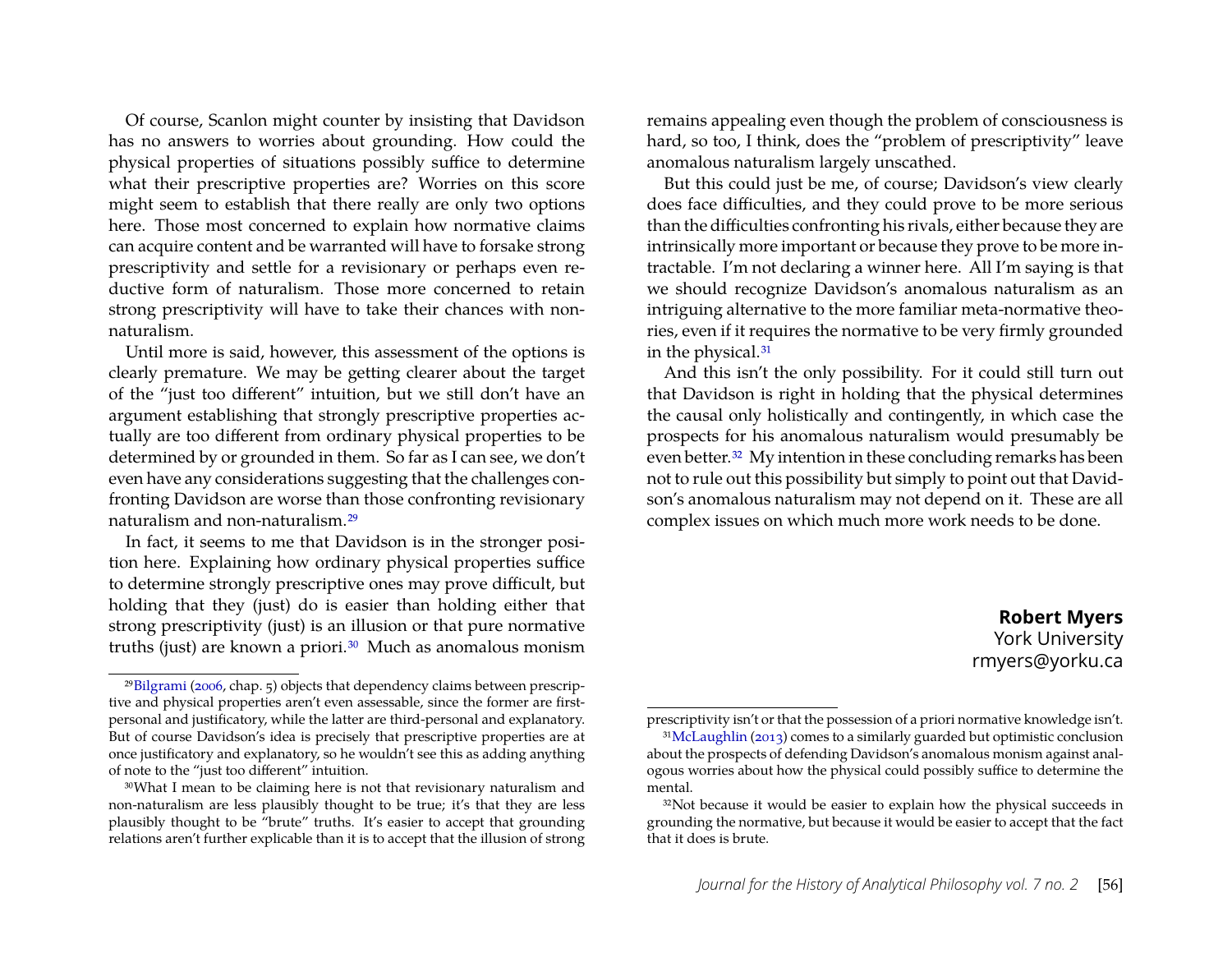#### **References**

- <span id="page-10-14"></span>Bilgrami, Akeel, 2006. *Self-Knowledge and Resentment*. Cambridge, MA: Harvard University Press.
- <span id="page-10-6"></span>, 2010. "TheWider Significance of Naturalism: A Genealogical Essay." In *Naturalism and Normativity*, edited by M. De Caro and D. Macarthur, pp. 23–54. New York: Columbia University Press.
- <span id="page-10-19"></span>Blackburn, Simon, 1985. "Supervenience Revisited." Reprinted in *Essays in Quasi-Realism*, pp. 130–48. Oxford: Oxford University Press, 1993.
- <span id="page-10-8"></span>Boyd, Richard, 1988. "How to Be a Moral Realist." Reprinted in *Moral Discourse and Practice*, edited by S. Darwall, A. Gibbard and P. Railton, pp. 105–36. New York: Oxford University Press, 1997.
- <span id="page-10-9"></span>Brink, David, 1989. *Moral Realism and the Foundations of Ethics*. Cambridge: Cambridge University Press.
- <span id="page-10-0"></span>Davidson, Donald, 1963. "Actions, Reasons, and Causes." Reprinted in [Davidson](#page-10-21) [\(1980\)](#page-10-21), pp. 3–19.
- <span id="page-10-16"></span>, 1967. "Causal Relations." Reprinted in [Davidson](#page-10-21) [\(1980\)](#page-10-21), pp. 149–62.
- <span id="page-10-13"></span>, 1969. "How is Weakness of the Will Possible?" Reprinted in [Davidson](#page-10-21) [\(1980\)](#page-10-21), pp. 21–42.
- <span id="page-10-2"></span>(1980), 1970. "Mental Events." Reprinted in [Davidson](#page-10-21) [\(1980\)](#page-10-21), pp. 207–27.
- <span id="page-10-17"></span>, 1973. "The Material Mind." Reprinted in [Davidson](#page-10-21) [\(1980\)](#page-10-21), pp. 245–59.
- <span id="page-10-21"></span>, 1980. *Essays on Actions and Events*. Oxford: Clarendon Press.

<span id="page-10-10"></span>(1990), "Representation and Interpretation." Reprinted in [Davidson](#page-10-22) [\(2004\)](#page-10-22), pp. 87–99.

- <span id="page-10-18"></span>, 1993. "Thinking Causes." Reprinted in *Truth, Language, and History*, pp. 185–200. Oxford: Clarendon Press, 2005.
- <span id="page-10-1"></span>, 1995a. "The Objectivity of Values." Reprinted in [Davidson](#page-10-22) [\(2004\)](#page-10-22), pp. 39–57.
- <span id="page-10-11"></span>, 1995b. "The Problem of Objectivity." Reprinted in [David](#page-10-22)[son](#page-10-22) [\(2004\)](#page-10-22), pp. 3–18.
- <span id="page-10-22"></span>, 2004. *Problems of Rationality*. Oxford: Oxford University Press.
- <span id="page-10-5"></span>Enoch, David, 2011. *Taking Morality Seriously*. Oxford: Oxford University Press.
- <span id="page-10-7"></span>Hurley, Paul, 2002. "A Davidsonian Reconciliation of Internalism, Objectivity, and the Belief-Desire Theory." *The Journal of Ethics* 6: 1–20.

<span id="page-10-15"></span>Mackie, J. L., 1977. *Ethics*. Harmondsworth: Penguin Books.

- <span id="page-10-3"></span>McDowell, John, 1985. "Values and Secondary Qualities." Reprinted in [McDowell](#page-10-23) [\(1998\)](#page-10-23), pp. 131–50.
- <span id="page-10-4"></span>, 1996. "Two Sorts of Naturalism." Reprinted in [McDowell](#page-10-23) [\(1998\)](#page-10-23), pp. 167–97.
- <span id="page-10-23"></span>, 1998. *Mind, Value, and Reality*. Cambridge, MA: Harvard University Press.
- <span id="page-10-20"></span>McLaughlin, Brian, 2013. "Anomalous Monism." In *A Companion to Donald Davidson*, edited by E. Lepore and K. Ludwig, pp. 410–42. Malden, MA: Wiley Blackwell.
- <span id="page-10-12"></span>Myers, Robert, 2012. "Desires and Normative Truths: A Holist's Response to the Sceptics." *Mind* 121: 375–406.